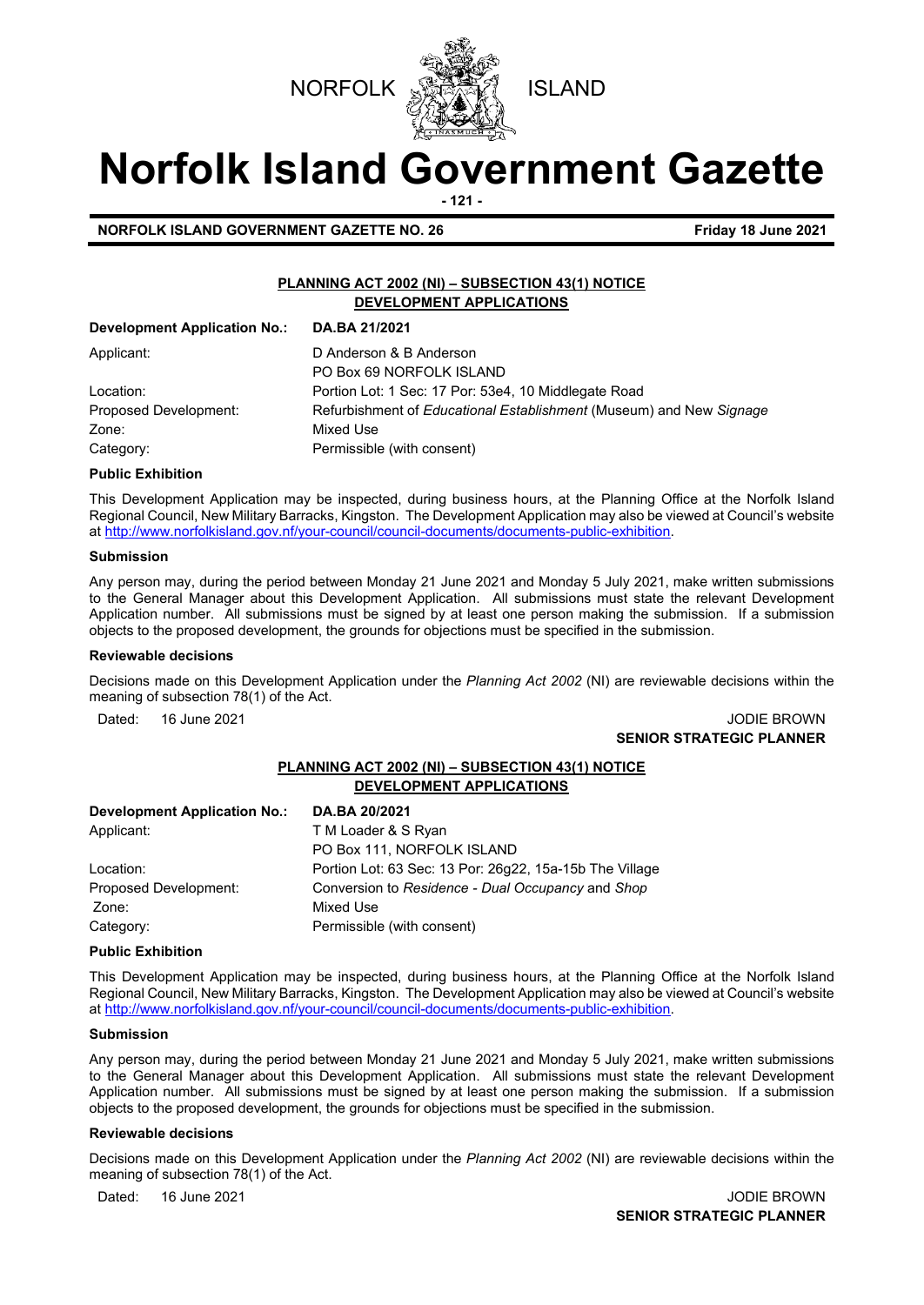### **PLANNING ACT 2002 (NI) – SUBSECTION 43(1) NOTICE DEVELOPMENT APPLICATIONS**

| Portion Lot: 98 Sec: 22 Por: 37z4, 58 Taylors Road                                                                      |
|-------------------------------------------------------------------------------------------------------------------------|
| Change of Use to allow Food Premises & Educational<br><i>Establishment</i> as additional permitted uses of the premises |
|                                                                                                                         |
|                                                                                                                         |
|                                                                                                                         |

### **Public Exhibition**

This Development Application may be inspected, during business hours, at the Planning Office at the Norfolk Island Regional Council, New Military Barracks, Kingston. The Development Application may also be viewed at Council's website a[t http://www.norfolkisland.gov.nf/your-council/council-documents/documents-public-exhibition.](http://www.norfolkisland.gov.nf/your-council/council-documents/documents-public-exhibition) 

### **Submission**

Any person may, during the period between Monday 21 June 2021 and Monday 5 July 2021, make written submissions to the General Manager about this Development Application. All submissions must state the relevant Development Application number. All submissions must be signed by at least one person making the submission. If a submission objects to the proposed development, the grounds for objections must be specified in the submission.

### **Reviewable decisions**

Decisions made on this Development Application under the *Planning Act 2002* (NI) are reviewable decisions within the meaning of subsection 78(1) of the Act.

### Dated: 16 June 2021 JODIE BROWN **SENIOR STRATEGIC PLANNER**

### **LIQUOR ACT 2005 (NI)**

The Following Liquor licence applications have been received:

| <b>APPLICANT</b> | <b>LOCATION &amp; PREMISES</b>                | <b>PROPOSAL</b>                        |
|------------------|-----------------------------------------------|----------------------------------------|
| Carli Christian  | Portion 37x4<br>64a Taylors Road<br>THE LOCAL | Renewal of General (Tavern)<br>Licence |

Any person over the age of 18 years and residing within 100 meters of the premises may object in writing to the application within 21 days after this notice is published.

The written objection and fee of \$85 should be lodged with the Registrar, New Military Barracks, Kingston.

### Dated: 15 June 2021 KATIE WALDEN **REGISTRAR OF LIQUOR LICENCES**

### **ELECTRICITY SUPPLY ACT 1985(NI) NOTICE TO CONSUMERS**

PLEASE NOTE THAT:

- 1. Under subsection 9(1) of the *Electricity Supply Act 1985* (NI), authorised officers will be entering lands Island wide in Norfolk Island on Monday 21 June, 2021 through to Wednesday 30 June, 2021, between the hours of 8am and 5pm for the purpose of reading electricity meters.
- 2. All dogs on lands in the above mentioned times should be securely tethered or housed to allow the authorised officers to carry out their duty in safety.
- 3. Failure to securely tether or house a dog will result in an electricity meter not being read.
- 4. If an electricity meter on any land is not read as a result of a dog not being securely tethered or housed the electricity supply to that land may be assessed.

Persistent failure to comply with the request to restrain dogs at the times when the meters are read, may cause a disconnection of the service.

Dated: 10 June 2021 JOHN CHRISTIAN **TEAM LEADER ELECTRICITY**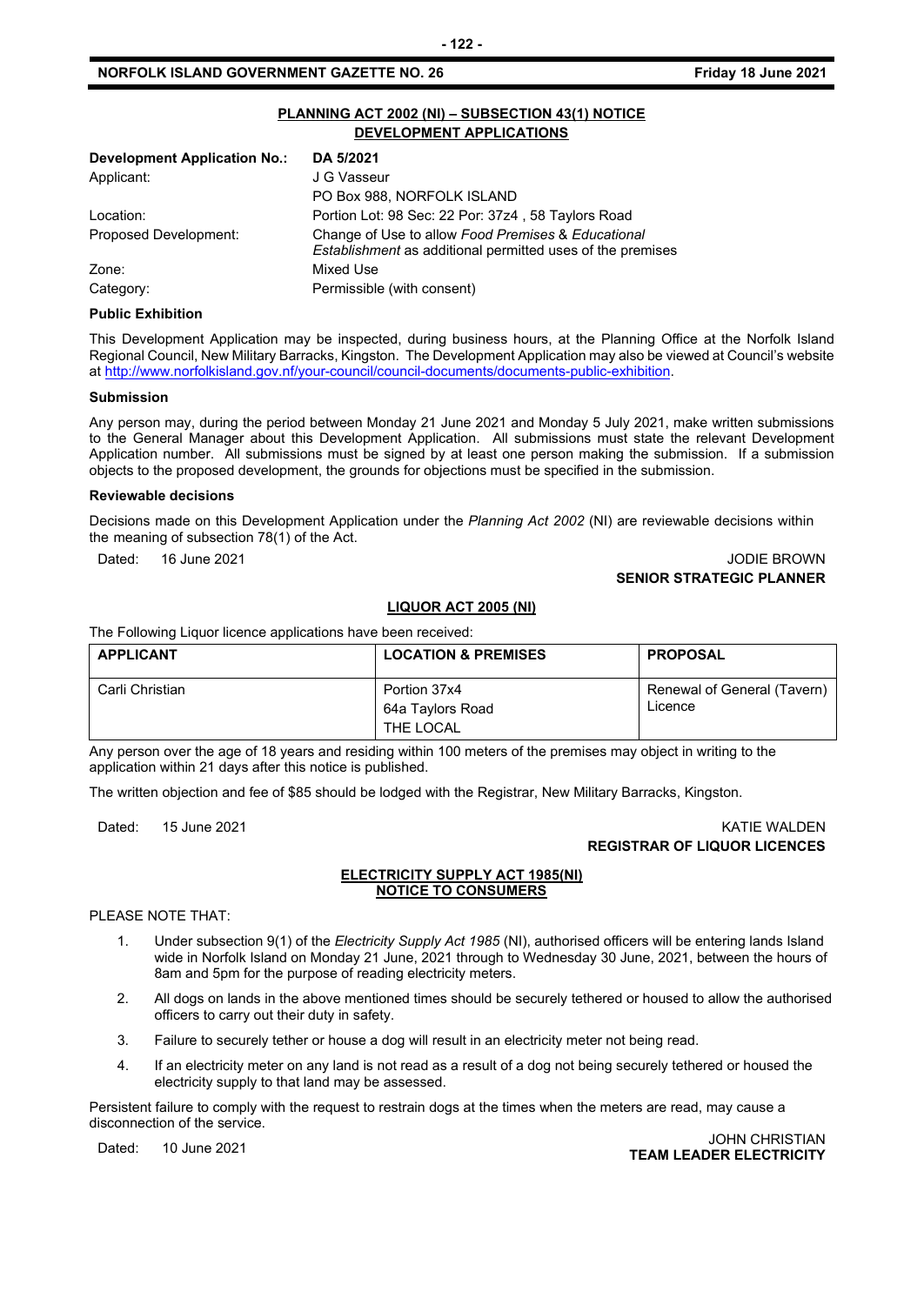### **NORFOLK ISLAND GOVERNMENT GAZETTE NO. 26 FRIDAY 18 JUNE 2021 Friday 18 June 2021**

### **SALE OF TOBACCO ACT 2004 (NI)**

### **NOTICE TO ALL SELLERS OF TOBACCO IN NORFOLK ISLAND**

Persons or businesses involved in the sale of tobacco in Norfolk Island are required to hold a licence under Section 7 of the *Sale of Tobacco Act 2004* (NI). All Sale of Tobacco (SOT) licences expire on 30 June in the financial year in which they were issued regardless of when a licence is issued within that particular year. New applications by new business owners or renewal applications by business owners who already hold a SOT licence must be lodged in writing in the prescribed form together with payment of the full applicable licence fee (\$175) at the Customer Care Facility of the Norfolk Island Regional Council before 30 June 2021.

The licensee must:

• Prominently display in the premises warnings and anti-smoking signs The licensee must not:

- Supply, sell or cause or permit to be supplied or sold a tobacco product to a person under the age of 18 years;
- Sell a tobacco product other than for smoking;
- Sell something that looks like or resembles a tobacco product that is not;
- Sell cigarettes other than in packets of 20 or more;
- Manufacture tobacco products.

The 'APPLICATION FOR A LICENCE UNDER THE SALE OF TOBACCO ACT 2004' form can be collected from Customer Care in the Telecom Building or from Council's website from the following link: <http://www.norfolkisland.gov.nf/council/council-documents/forms-sale-tobacco/sale-tobacco-application-licence>

Dated: 9 June 2021 PETER WILSON

### **TEAM LEADER WASTE AND ENVIRONMENT**

### **DISASTER AND EMERGENCY MANAGEMENT ACT 2001 (NI)**

### **FURTHER EXTENSION OF DECLARATION OF STATE OF EMERGENCY**

I **Eric Hutchinson,** Administrator of Norfolk Island and delegate of the Minister under Section 5 of, and item 1.27 of the Schedule to, the *Minister's Norfolk Island Delegation Instrument 2019*:

**PURSUANT** to Section 9 of the *Disaster and Emergency Management Act 2001* (NI) [the Act] and having regard to the advice of the Controller;

**FOR** the purpose of response and recovery operations under the Act and the Disaster and Emergency Plan for the Territory of Norfolk Island;

**FURTHER EXTEND** the declaration of emergency made under section 9 of the Act at 16:15 Hrs on Monday 16 March 2020, for the whole of the Territory of Norfolk Island, until 23:59 hr on Thursday 30 September 2021.

### Dated: 20 May 2021<br>Dated: 20 May 2021 **ADMINISTRATOR**

### **DISASTER AND EMERGENCY MANAGEMENT ACT 2001 (NI) DECLARATION OF STATE OF DISASTER OR EMERGENCY (RECOVERY OPERATIONS) COVID-19 DIRECTIONS RECOVERY OPERATIONS (NO.2) 2021**

I, **George Ivor Andrew Plant**, Emergency Management Norfolk Island Controller:

- 1) under section 11(2)(g) of the *Disaster and Emergency Management Act 2001* (NI) am of the opinion that it is necessary to make directions in respect of recovery from the State of Emergency in respect of COVID-19 relating to the movement of persons within the disaster or emergency area as set out in the Schedule; and
- 2) under section 11(2)(h) of the *Disaster and Emergency Management Act 2001* (NI) am of the opinion that it is necessary to make directions in respect of recovery from the State of Emergency in respect of COVID-19 relating to the removal of persons within the disaster or emergency area who obstructs or threatens to obstruct recovery operations as set out in the Schedule; and
- 3) under section 11(2)(i) of the *Disaster and Emergency Management Act 2001* (NI) am of the opinion that it is necessary to make directions in respect of recovery from the State of Emergency in respect of COVID-19 relating to giving directions to persons whose responsibilities require him or her to engage in recovery operations.

### **SCHEDULE**

### **Direction 2 (2021) – Adjustment of COVID 19 measures – to commence 23:59 hr on 30 June 2021**

- 1. These Directions take effect at 23:59 hr on 30 June 2021 and remain in force while the State of Disaster or Emergency (Recovery Operations) is in force.
- 2. In these Directions:

*Persons* includes people residing on Norfolk Island, visiting Norfolk Island for holiday or work purposes

*COVID-19 hotspot* means a particular area of Australia decided by the Commonwealth Chief Medical Officer